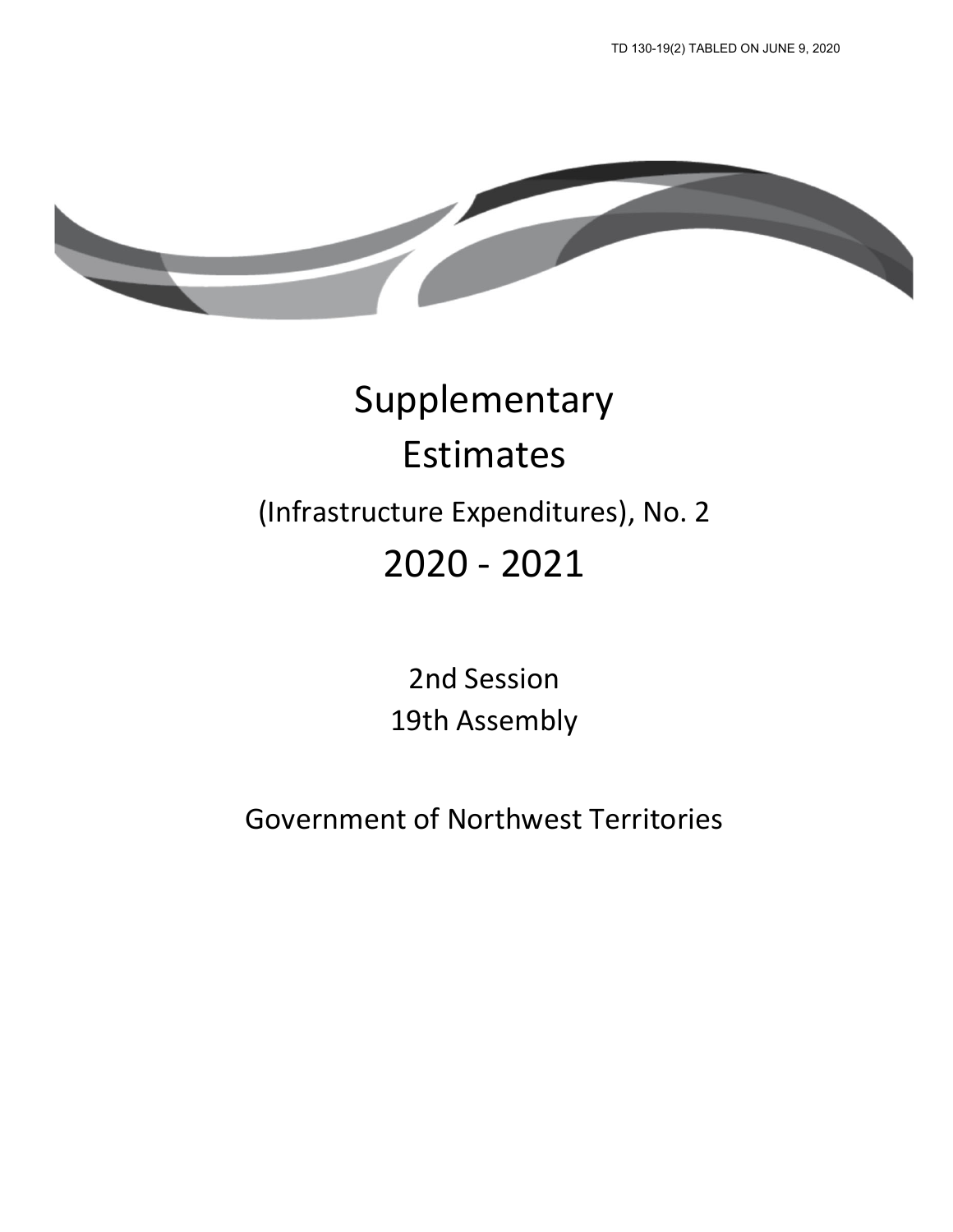### **SUMMARY OF APPROPRIATIONS VOTED FOR THE PUBLIC SERVICE OF THE NORTHWEST TERRITORIES FOR THE FISCAL YEAR ENDING MARCH 31, 2021**

## **SCHEDULE 1 OPERATIONS EXPENDITURES**

| Item                    |                                              | Operations,<br><b>Excluding</b> |              |
|-------------------------|----------------------------------------------|---------------------------------|--------------|
| <b>Number</b>           | <b>Department</b>                            | Amortization                    | Amortization |
|                         |                                              | $\mathbb S$                     | $\mathbb S$  |
| $\,1\,$                 | Legislative Assembly                         |                                 |              |
| $\sqrt{2}$              | Education, Culture and Employment            | 3,060,000                       |              |
| $\mathfrak{Z}$          | <b>Environment and Natural Resources</b>     |                                 |              |
| $\overline{\mathbf{4}}$ | Executive and Indigenous Affairs             |                                 |              |
| $\mathfrak s$           | Finance                                      |                                 |              |
| 6                       | Health and Social Services                   |                                 |              |
| $\tau$                  | Industry, Tourism and Investment             |                                 |              |
| $\,$ $\,$               | Infrastructure                               | 31,931,000                      |              |
| 9                       | Justice                                      |                                 |              |
| $10\,$                  | Lands                                        |                                 |              |
| 11                      | Municipal and Community Affairs              |                                 |              |
|                         | <b>OPERATIONS EXPENDITURES APPROPRIATION</b> | 34,991,000                      |              |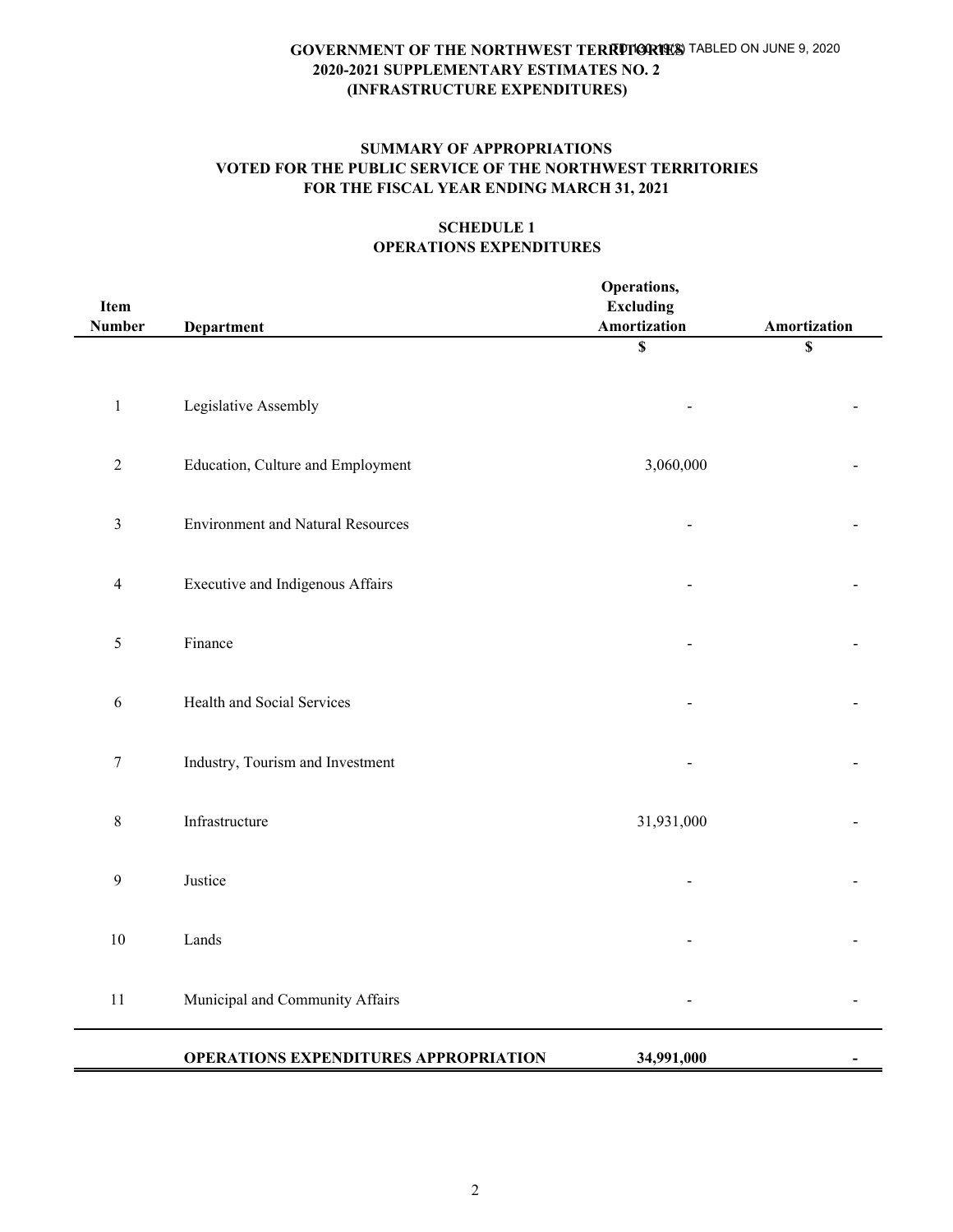#### **SUMMARY OF APPROPRIATIONS VOTED FOR THE PUBLIC SERVICE OF THE NORTHWEST TERRITORIES FOR THE FISCAL YEAR ENDING MARCH 31, 2021**

#### **SCHEDULE 2 CAPITAL INVESTMENT EXPENDITURES**

| <b>ITEM NUMBER</b> | <b>DEPARTMENT</b>                        | <b>APPROPRIATION</b><br><b>AUTHORITY</b><br><b>REQUIRED</b> |
|--------------------|------------------------------------------|-------------------------------------------------------------|
|                    |                                          | $\mathbb S$                                                 |
| $\mathbf{1}$       | Legislative Assembly                     |                                                             |
| $\overline{2}$     | Education, Culture and Employment        | 14,601,000                                                  |
| $\mathfrak{Z}$     | <b>Environment and Natural Resources</b> | 2,543,000                                                   |
| $\overline{4}$     | Executive and Indigenous Affairs         |                                                             |
| $\mathfrak s$      | Finance                                  | 6,874,000                                                   |
| 6                  | Health and Social Services               | 39,320,000                                                  |
| $\boldsymbol{7}$   | Industry, Tourism and Investment         | 13,447,000                                                  |
| $\,$ 8 $\,$        | Infrastructure                           | 47,642,000                                                  |
| 9                  | Justice                                  | 2,736,000                                                   |
| 10                 | Lands                                    | 114,000                                                     |
| $11\,$             | Municipal and Community Affairs          |                                                             |
|                    |                                          |                                                             |

## **CAPITAL INVESTMENT EXPENDITURES APPROPRIATION 127,277,000**

#### **TOTAL APPROPRIATION 162,268,000**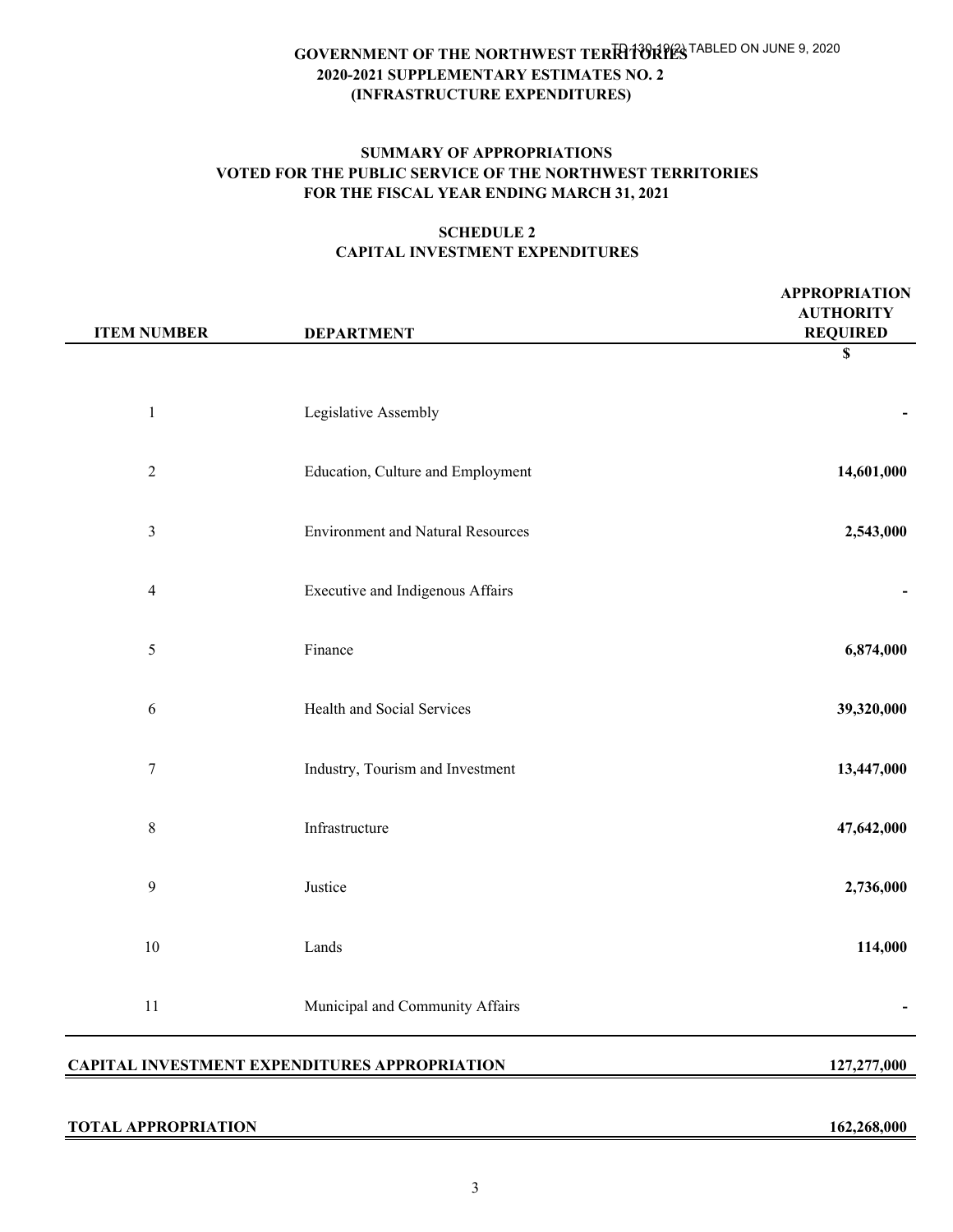## **SUMMARY OF APPROPRIATIONS VOTED FOR THE PUBLIC SERVICE OF THE NORTHWEST TERRITORIES FOR THE FISCAL YEAR ENDING MARCH 31, 2021 OPERATIONS EXPENDITURES**

| Department                                     | 2020-2021<br><b>Capital Estimates</b><br>and Supplementary<br>Appropriation<br>No. 1 | <b>Not Previously</b><br><b>Authorized</b> | <b>Total</b><br>Appropriation |
|------------------------------------------------|--------------------------------------------------------------------------------------|--------------------------------------------|-------------------------------|
|                                                | \$                                                                                   | \$                                         | \$                            |
| Legislative Assembly                           |                                                                                      |                                            |                               |
| Education, Culture and Employment              | 8,085,000                                                                            | 3,060,000                                  | 11,145,000                    |
| <b>Environment and Natural Resources</b>       |                                                                                      |                                            |                               |
| Executive and Indigenous Affairs               |                                                                                      |                                            |                               |
| Finance                                        |                                                                                      |                                            |                               |
| Health and Social Services                     |                                                                                      |                                            |                               |
| Industry, Tourism and Investment               |                                                                                      |                                            |                               |
| Infrastructure                                 | 40,232,000                                                                           | 31,931,000                                 | 72,163,000                    |
| Justice                                        |                                                                                      |                                            |                               |
| Lands                                          |                                                                                      |                                            |                               |
| Municipal and Community Affairs                | 29,000,000                                                                           |                                            | 29,000,000                    |
| <b>TOTAL OPERATIONS</b><br><b>EXPENDITURES</b> | 77,317,000                                                                           | 34,991,000                                 | 112,308,000                   |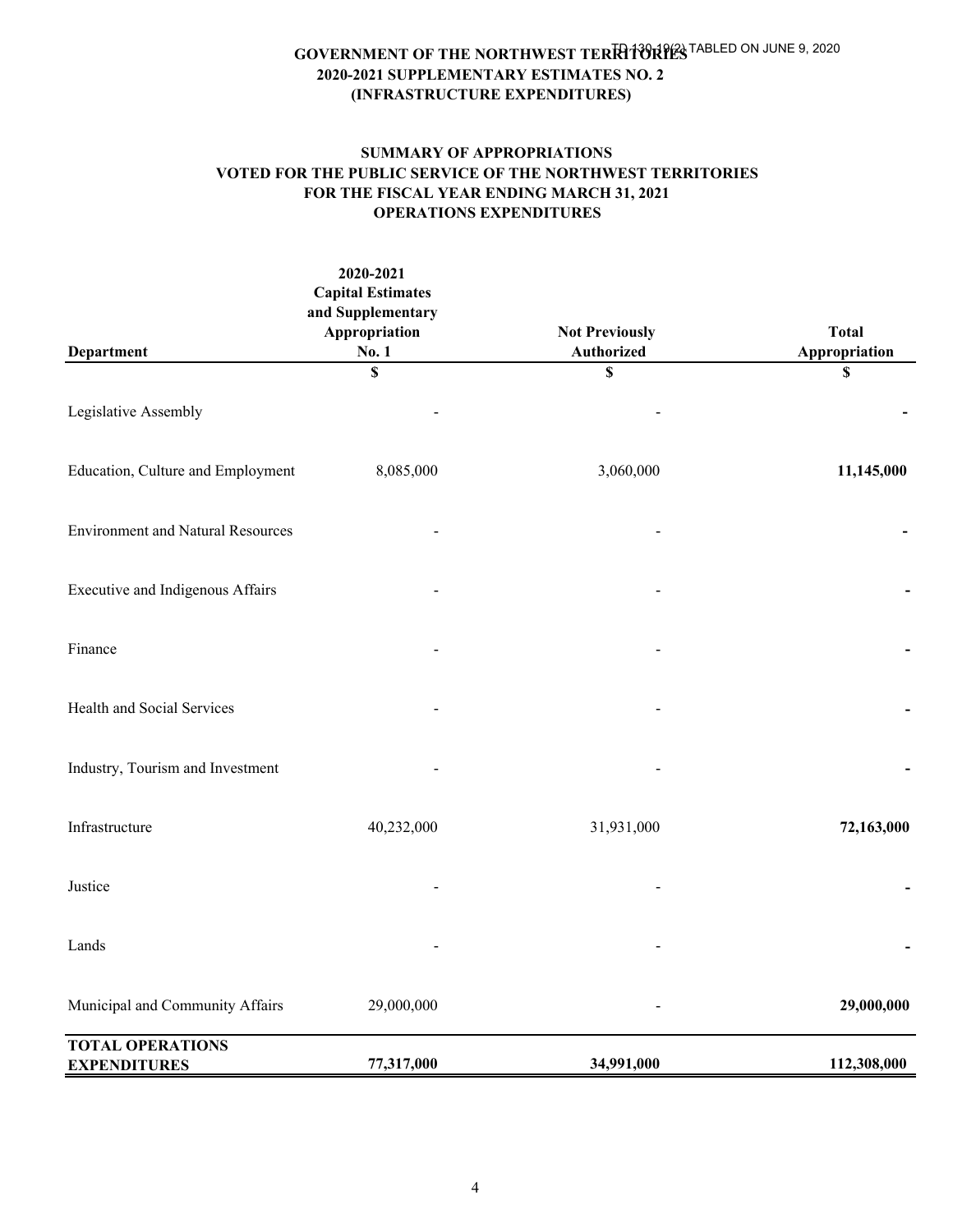#### **SUMMARY OF APPROPRIATIONS VOTED FOR THE PUBLIC SERVICE OF THE NORTHWEST TERRITORIES FOR THE FISCAL YEAR ENDING MARCH 31, 2021 CAPITAL INVESTMENT EXPENDITURES**

|                                                        | 2020-2021<br><b>Capital Estimates</b>       |                                     |                               |
|--------------------------------------------------------|---------------------------------------------|-------------------------------------|-------------------------------|
| Department                                             | and Supplementary<br>Appropriation<br>No. 1 | <b>Not Previously</b><br>Authorized | <b>Total</b><br>Appropriation |
|                                                        | \$                                          | \$                                  | \$                            |
| Legislative Assembly                                   | 3,000,000                                   |                                     | 3,000,000                     |
| Education, Culture and Employment                      | 25,713,000                                  | 14,601,000                          | 40,314,000                    |
| <b>Environment and Natural Resources</b>               | 2,159,000                                   | 2,543,000                           | 4,702,000                     |
| Executive and Indigenous Affairs                       |                                             |                                     |                               |
| Finance                                                | 4,277,000                                   | 6,874,000                           | 11,151,000                    |
| Health and Social Services                             | 52,356,000                                  | 39,320,000                          | 91,676,000                    |
| Industry, Tourism and Investment                       | 3,786,000                                   | 13,447,000                          | 17,233,000                    |
| Infrastructure                                         | 256,881,000                                 | 47,642,000                          | 304,523,000                   |
| Justice                                                | 1,541,000                                   | 2,736,000                           | 4,277,000                     |
|                                                        | 234,000                                     | 114,000                             | 348,000                       |
| Municipal and Community Affairs                        |                                             |                                     |                               |
| <b>TOTAL CAPITAL</b><br><b>INVESTMENT EXPENDITURES</b> | 349,947,000                                 | 127,277,000                         | 477,224,000                   |
| <b>TOTAL VOTED</b><br><b>APPROPRIATIONS</b>            | 427,264,000                                 | 162,268,000                         | 589,532,000                   |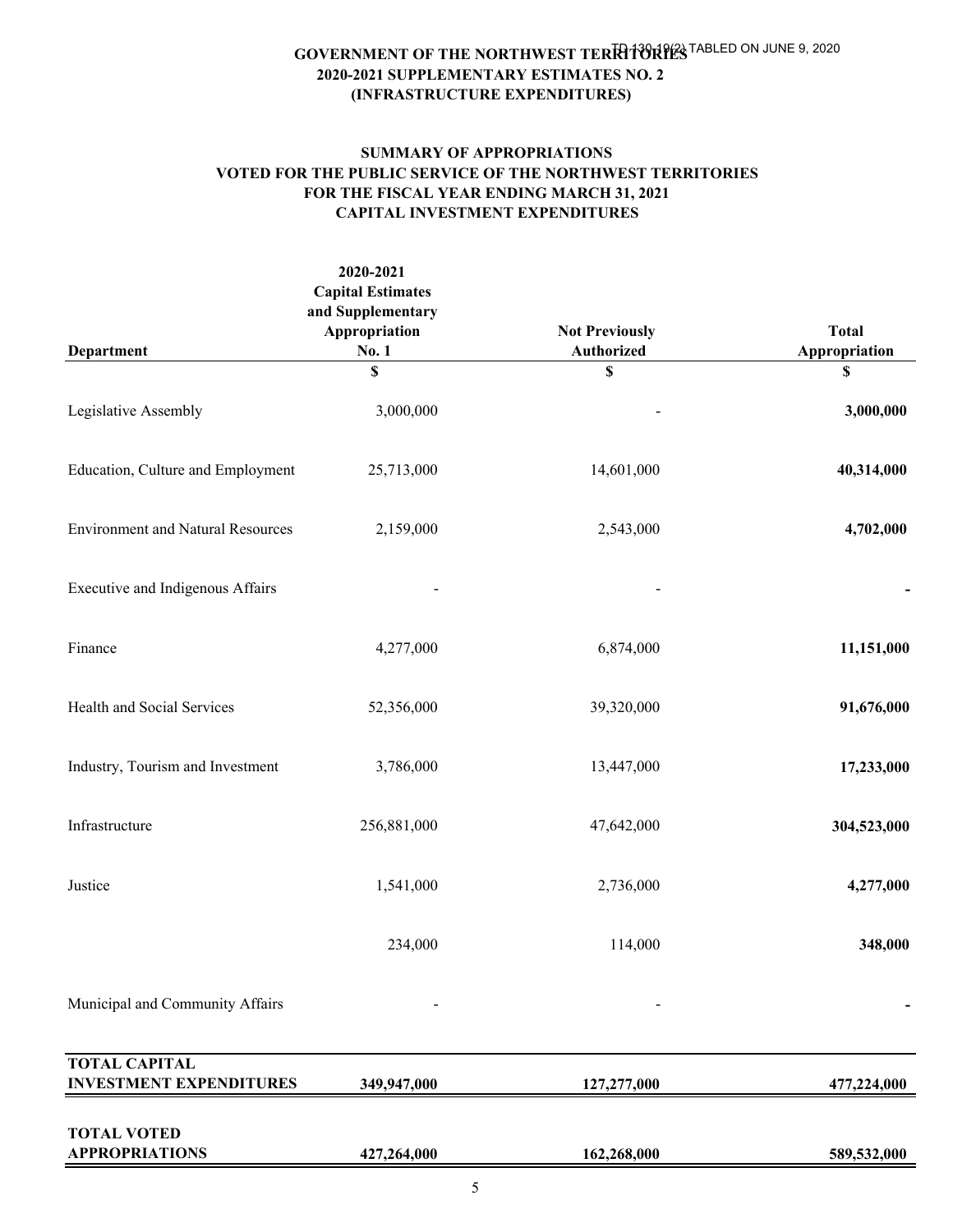| <b>DEPARTMENT:</b><br><b>SUBJECT:</b>                | <b>Education, Culture and Employment</b><br><b>Operations Expenditures</b>                                                                                                             |                                            |                        |                               |
|------------------------------------------------------|----------------------------------------------------------------------------------------------------------------------------------------------------------------------------------------|--------------------------------------------|------------------------|-------------------------------|
| <b>Activity</b>                                      | 2020-2021<br><b>Capital Estimates</b><br>and Supplementary<br>Appropriation<br><b>No. 1</b>                                                                                            | <b>Not Previously</b><br><b>Authorized</b> |                        | <b>Total</b><br>Appropriation |
|                                                      | \$                                                                                                                                                                                     | \$                                         |                        | \$                            |
| <b>Early Childhood and</b><br><b>School Services</b> | 8,085,000                                                                                                                                                                              | 3,060,000                                  |                        | 11,145,000                    |
|                                                      | To provide funding for the continuation of infrastructure contribution<br>projects which were not completed in 2019-2020. An offsetting amount<br>was lapsed in 2019-2020, as follows: |                                            |                        | 3,060,000                     |
|                                                      | École J. H. Sissons School Planning Study - Yellowknife<br>École William McDonald School Roof replacement -                                                                            | -SS                                        | 1,486,000              |                               |
|                                                      | Yellowknife                                                                                                                                                                            |                                            | 1,574,000<br>3,060,000 |                               |

**TOTAL DEPARTMENT 8,085,000 3,060,000 11,145,000**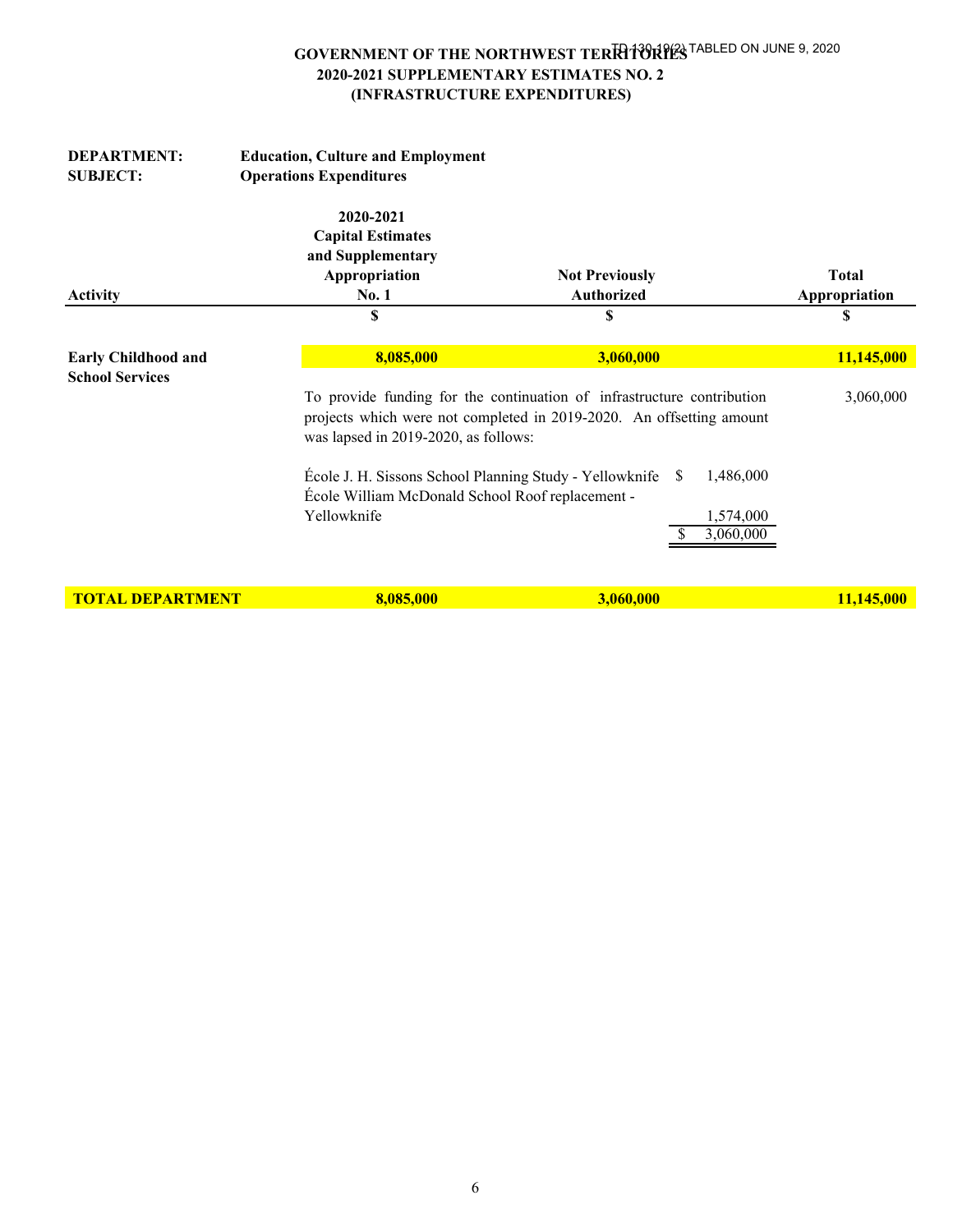| <b>DEPARTMENT:</b><br><b>SUBJECT:</b> | Infrastructure<br><b>Operations Expenditures</b>                                                                                                                                                                                                                                                                                                                   |                                                                                                                                                                                                                                       |                               |  |  |
|---------------------------------------|--------------------------------------------------------------------------------------------------------------------------------------------------------------------------------------------------------------------------------------------------------------------------------------------------------------------------------------------------------------------|---------------------------------------------------------------------------------------------------------------------------------------------------------------------------------------------------------------------------------------|-------------------------------|--|--|
| <b>Activity</b>                       | 2020-2021<br><b>Capital Estimates</b><br>and Supplementary<br>Appropriation<br><b>No. 1</b>                                                                                                                                                                                                                                                                        | <b>Not Previously</b><br><b>Authorized</b>                                                                                                                                                                                            | <b>Total</b><br>Appropriation |  |  |
|                                       | \$                                                                                                                                                                                                                                                                                                                                                                 | \$                                                                                                                                                                                                                                    | \$                            |  |  |
| <b>Asset Management</b>               | 2,000,000                                                                                                                                                                                                                                                                                                                                                          | 367,000                                                                                                                                                                                                                               | 2,367,000                     |  |  |
|                                       | lapsed in 2019-2020.                                                                                                                                                                                                                                                                                                                                               | To provide funding for the continuation of Deferred Maintenance projects<br>which were not completed in 2019-2020. An offsetting amount was                                                                                           | 367,000                       |  |  |
| <b>Programs and Services</b>          | 38,232,000                                                                                                                                                                                                                                                                                                                                                         | 31,564,000                                                                                                                                                                                                                            | 69,796,000                    |  |  |
|                                       | was lapsed in 2019-2020, as follows:<br>Inuvik Wind Project - Investing in Canada Infrastructure<br>Plan (ICIP) - Inuvik<br>Sachs Harbour Wind/Diesel (ICIP) - Sachs Harbour<br>Fort Simpson Liquefied Natural Gas (ICIP) - Fort Simpson<br>Łutselk'e Power Plant (ICIP) - Łutselk'e<br>Northwest Territories Power Corporation Hydro<br>Upgrades (ICIP) - Various | To provide funding for the continuation of infrastructure contribution<br>projects which were not completed in 2019-2020. An offsetting amount<br>24,578,000<br>S.<br>1,150,000<br>354,000<br>517,000<br>4,965,000<br>31,564,000<br>S | 31,564,000                    |  |  |

**TOTAL DEPARTMENT** 40,232,000 31,931,000 31,931,000 72,163,000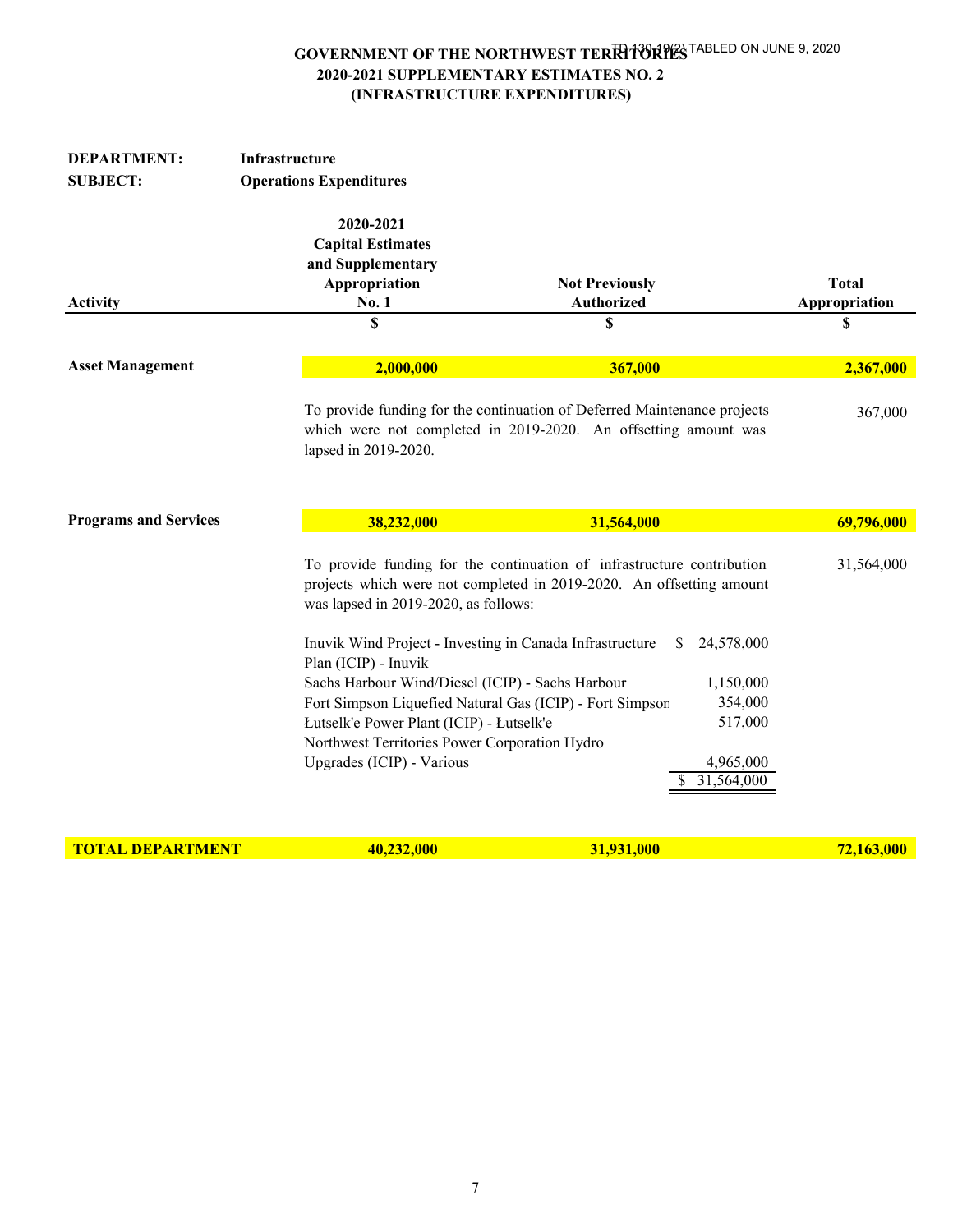| <b>DEPARTMENT:</b><br><b>SUBJECT:</b>                      |  | <b>Education, Culture and Employment</b><br><b>Capital Investment Expenditures</b>                                                                                                                                                                                                                                                                                                                                                                                                                                                                                                                                                                                                                 |                                            |                                                                                                             |                               |
|------------------------------------------------------------|--|----------------------------------------------------------------------------------------------------------------------------------------------------------------------------------------------------------------------------------------------------------------------------------------------------------------------------------------------------------------------------------------------------------------------------------------------------------------------------------------------------------------------------------------------------------------------------------------------------------------------------------------------------------------------------------------------------|--------------------------------------------|-------------------------------------------------------------------------------------------------------------|-------------------------------|
| <b>Activity</b>                                            |  | 2020-2021<br><b>Capital Estimates</b><br>and Supplementary<br>Appropriation<br>No. 1                                                                                                                                                                                                                                                                                                                                                                                                                                                                                                                                                                                                               | <b>Not Previously</b><br><b>Authorized</b> |                                                                                                             | <b>Total</b><br>Appropriation |
|                                                            |  | \$                                                                                                                                                                                                                                                                                                                                                                                                                                                                                                                                                                                                                                                                                                 | \$                                         |                                                                                                             | \$                            |
|                                                            |  |                                                                                                                                                                                                                                                                                                                                                                                                                                                                                                                                                                                                                                                                                                    |                                            |                                                                                                             |                               |
| <b>Culture, Heritage and Languages</b>                     |  |                                                                                                                                                                                                                                                                                                                                                                                                                                                                                                                                                                                                                                                                                                    | 574,000                                    |                                                                                                             | 574,000                       |
|                                                            |  | To provide funding for the continuation of infrastructure projects which<br>were not completed in 2019-2020. An offsetting amount was lapsed in<br>2019-2020, as follows:<br>Midlife Renovation - Prince of Wales Northern Heritage<br>Centre - Yellowknife<br>Underground Fuel Tank Replacement - Prince of Wales<br>Northern Heritage Centre - Yellowknife                                                                                                                                                                                                                                                                                                                                       |                                            | S<br>316,000<br>258,000<br>\$<br>574,000                                                                    | 574,000                       |
| <b>Early Childhood and School</b>                          |  | 25,713,000                                                                                                                                                                                                                                                                                                                                                                                                                                                                                                                                                                                                                                                                                         | 13,941,000                                 |                                                                                                             | 39,654,000                    |
| <b>Services</b>                                            |  | To provide funding for the continuation of infrastructure projects which<br>were not completed in 2019-2020. An offsetting amount was lapsed in<br>2019-2020, as follows:<br>Charles Tetcho School Addition - Sambaa K'e<br>Mangilaluk School Renovation and Addition -<br>Tuktoyaktuk<br>Junior Kindergarten Upgrades - Various<br>Echo Dene School - Home Economics Room Renovation<br>- Fort Liard<br>Charles Yohin School - Home Economics Room<br>Renovation - Nahanni Butte<br>Chief Jimmy Bruneau School and Bus Garage<br>Renovation/Replacement - Behchokò<br>Colville Lake School Replacement - Colville Lake<br>École Sir John Franklin High School Boiler Replacement<br>- Yellowknife |                                            | \$<br>198,000<br>12,125,000<br>259,000<br>231,000<br>221,000<br>500,000<br>257,000<br>150,000<br>13,941,000 | 13,941,000                    |
| <b>Labour Development and</b><br><b>Advanced Education</b> |  |                                                                                                                                                                                                                                                                                                                                                                                                                                                                                                                                                                                                                                                                                                    | 86,000                                     |                                                                                                             | 86,000                        |
|                                                            |  | To provide funding for the continuation of the Hay River Employment<br>Center Upgrade - Service Centre Office project which was not completed<br>in 2019-2020. An offsetting amount was lapsed in 2019-2020.                                                                                                                                                                                                                                                                                                                                                                                                                                                                                       |                                            |                                                                                                             | 86,000                        |
| <b>TOTAL DEPARTMENT</b>                                    |  | 25,713,000                                                                                                                                                                                                                                                                                                                                                                                                                                                                                                                                                                                                                                                                                         | 14,601,000                                 |                                                                                                             | 40,314,000                    |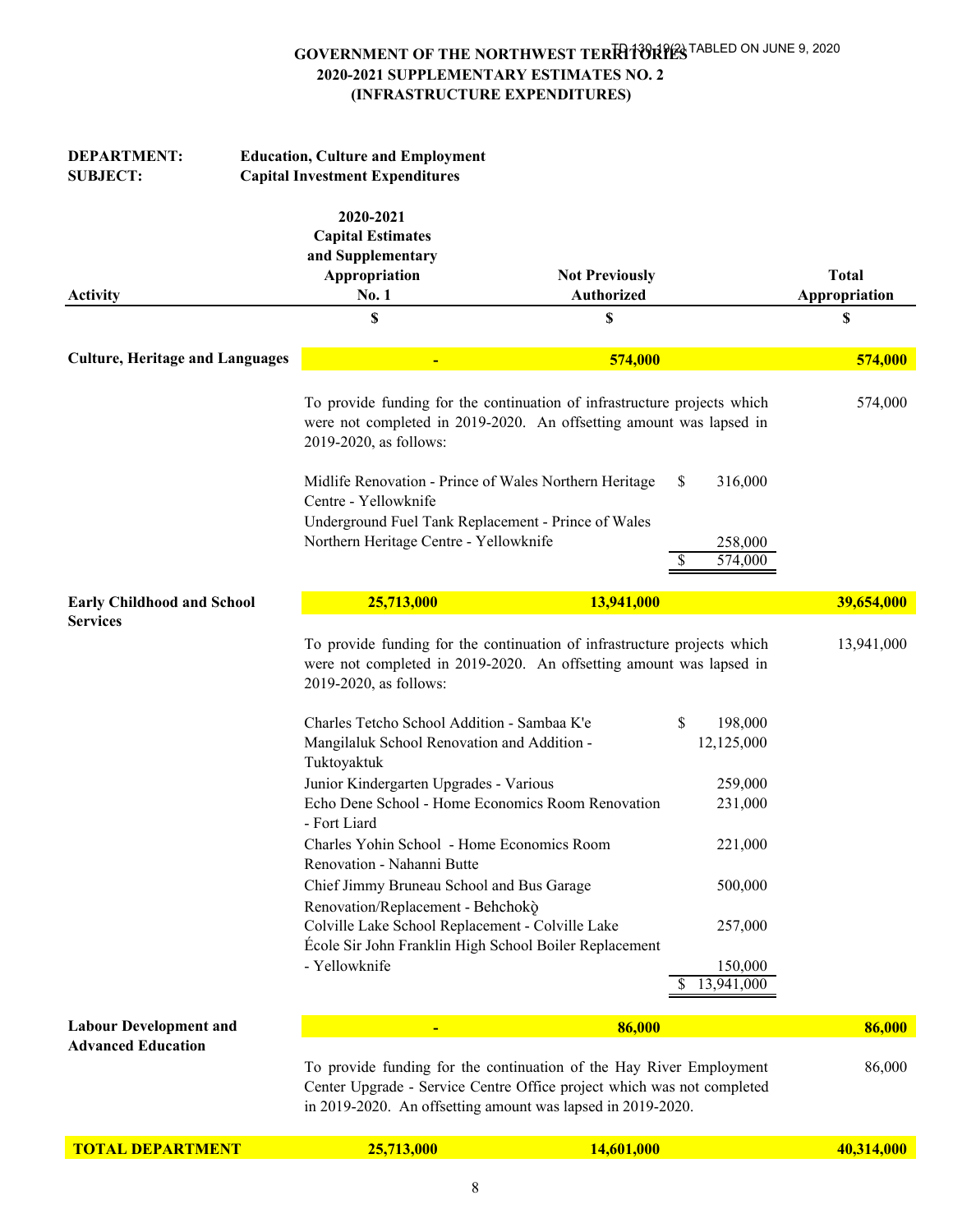| <b>DEPARTMENT:</b><br><b>SUBJECT:</b> | <b>Environment and Natural Resources</b><br><b>Capital Investment Expenditures</b>                                                                                                                                                                                                                                                                                |                                                                                                                                                                                                                                                               |                               |
|---------------------------------------|-------------------------------------------------------------------------------------------------------------------------------------------------------------------------------------------------------------------------------------------------------------------------------------------------------------------------------------------------------------------|---------------------------------------------------------------------------------------------------------------------------------------------------------------------------------------------------------------------------------------------------------------|-------------------------------|
| Activity                              | 2020-2021<br><b>Capital Estimates</b><br>and Supplementary<br>Appropriation<br>No. 1                                                                                                                                                                                                                                                                              | <b>Not Previously</b><br>Authorized                                                                                                                                                                                                                           | <b>Total</b><br>Appropriation |
|                                       | S                                                                                                                                                                                                                                                                                                                                                                 | S                                                                                                                                                                                                                                                             | \$                            |
| <b>Environmental Protection and</b>   | 325,000                                                                                                                                                                                                                                                                                                                                                           | 210,000                                                                                                                                                                                                                                                       | 535,000                       |
| <b>Waste Management</b>               | An offsetting amount was lapsed in 2019-2020.                                                                                                                                                                                                                                                                                                                     | To provide funding for the continuation of the Taiga Laboratory<br>Equipment project in Yellowknife which was not completed in 2019-2020.                                                                                                                     | 210,000                       |
| <b>Forest Management</b>              | 1,100,000                                                                                                                                                                                                                                                                                                                                                         | 1,389,000                                                                                                                                                                                                                                                     | 2,489,000                     |
|                                       | 2019-2020, as follows:<br>Horne Plateau Tower - Fort Providence<br>Frank Channel Incident Response - Behchokò<br>Frank Channel Warehouse - Behchokò<br>Incident Response Standby Facility - Fort Liard<br>Incident Response Standby Facility - Inuvik<br>Fuel Storage - Hay River<br>Fuel Storage - Shell Lake - Inuvik<br>Lightning Network Betterment - Various | To provide funding for the continuation of infrastructure projects which<br>were not completed in 2019-2020. An offsetting amount was lapsed in<br>\$<br>60,000<br>116,000<br>272,000<br>400,000<br>154,000<br>82,000<br>155,000<br>150,000<br>1,389,000<br>S | 1,389,000                     |
| <b>Wildlife and Fish</b>              | 534,000                                                                                                                                                                                                                                                                                                                                                           | 944,000                                                                                                                                                                                                                                                       | 1,478,000                     |
|                                       | 2019-2020, as follows:<br>Shop - Colville Lake<br>District Office - Behchokò<br>Workshop Compound - Behchokò                                                                                                                                                                                                                                                      | To provide funding for the continuation of infrastructure projects which<br>were not completed in 2019-2020. An offsetting amount was lapsed in<br>\$<br>136,000<br>391,000<br>417,000<br>944,000<br>\$.                                                      | 944,000                       |
| <b>TOTAL DEPARTMENT</b>               | 2,159,000                                                                                                                                                                                                                                                                                                                                                         | 2,543,000                                                                                                                                                                                                                                                     | 4,702,000                     |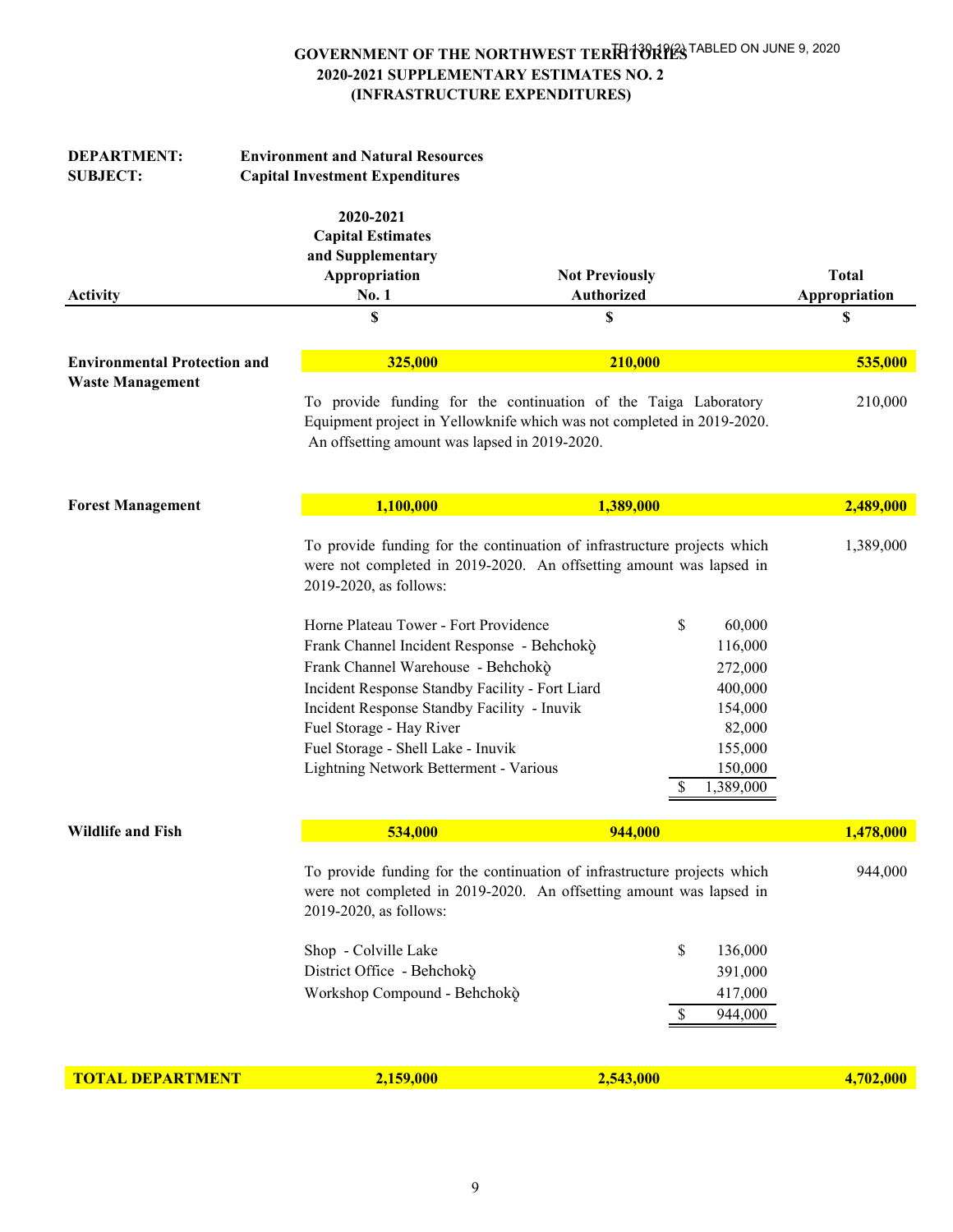| <b>SUBJECT:</b>                   | <b>Capital Investment Expenditures</b><br>2020-2021<br><b>Capital Estimates</b><br>and Supplementary<br>Appropriation<br>No. 1<br>\$                | <b>Not Previously</b><br><b>Authorized</b><br>\$                                                                                                      |                      | <b>Total</b>  |
|-----------------------------------|-----------------------------------------------------------------------------------------------------------------------------------------------------|-------------------------------------------------------------------------------------------------------------------------------------------------------|----------------------|---------------|
|                                   |                                                                                                                                                     |                                                                                                                                                       |                      |               |
| <b>Activity</b>                   |                                                                                                                                                     |                                                                                                                                                       |                      | Appropriation |
|                                   |                                                                                                                                                     |                                                                                                                                                       |                      | \$            |
|                                   |                                                                                                                                                     |                                                                                                                                                       |                      |               |
| <b>Information Systems Shared</b> | 4,277,000                                                                                                                                           | 6,874,000                                                                                                                                             |                      | 11,151,000    |
| <b>Services</b>                   |                                                                                                                                                     |                                                                                                                                                       |                      |               |
|                                   | 2019-2020, as follows:<br>Archival Information Management System - Yellowknife<br>NWT Educator Certification and Learning Platform -<br>Yellowknife | To provide funding for the continuation of infrastructure projects which<br>were not completed in 2019-2020. An offsetting amount was lapsed in<br>\$ | 90,000<br>1,126,000  | 5,874,000     |
|                                   | EMBER System Upgrade and Enhancements -<br>Yellowknife                                                                                              |                                                                                                                                                       | 166,000              |               |
|                                   | Secure Image Management System Upgrade - Yellowknife                                                                                                |                                                                                                                                                       | 2,408,000            |               |
|                                   | Enterprise Licensing & Permitting - Yellowknife                                                                                                     |                                                                                                                                                       | 1,105,000            |               |
|                                   | Land Tenure Optimization System Implementation -<br>Yellowknife                                                                                     |                                                                                                                                                       |                      |               |
|                                   |                                                                                                                                                     | S                                                                                                                                                     | 979,000<br>5,874,000 |               |
|                                   | Canada Infrastructure Plan project.                                                                                                                 | To provide funding for the Inuvik to Tuktoyaktuk Fibre Link - Investing in                                                                            |                      | 1,000,000     |
|                                   | decrease in cash flows in future years.                                                                                                             | The net impact on Government operations is nil as this expenditure is a<br>result of amended cash flow requirements which will be fully offset by a   |                      |               |
| <b>TOTAL DEPARTMENT</b>           | $\boldsymbol{s}$<br>4,277,000                                                                                                                       | $\boldsymbol{\mathsf{S}}$<br>$\overline{\mathbf{S}}$<br>6,874,000                                                                                     |                      | 11,151,000    |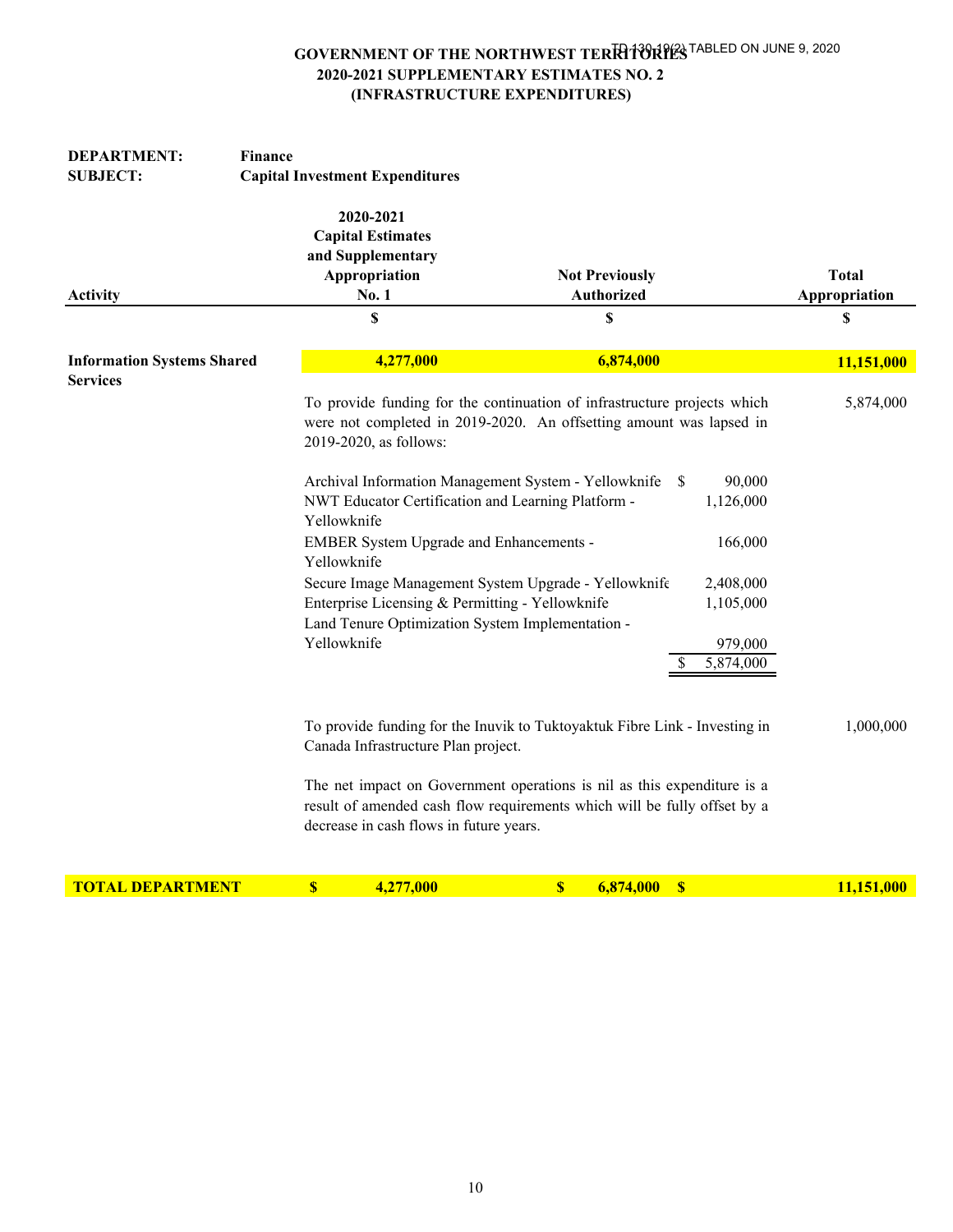| <b>DEPARTMENT:</b><br><b>SUBJECT:</b> | <b>Health and Social Services</b><br><b>Capital Investment Expenditures</b>                             |                                                                                                                                                        |                                                                    |                               |
|---------------------------------------|---------------------------------------------------------------------------------------------------------|--------------------------------------------------------------------------------------------------------------------------------------------------------|--------------------------------------------------------------------|-------------------------------|
| <b>Activity</b>                       | 2020-2021<br><b>Capital Estimates</b><br>and Supplementary<br>Appropriation<br><b>No. 1</b>             | <b>Not Previously</b><br><b>Authorized</b>                                                                                                             |                                                                    | <b>Total</b><br>Appropriation |
|                                       | \$                                                                                                      | \$                                                                                                                                                     |                                                                    | \$                            |
| <b>Administrative and Support</b>     | 4,419,000                                                                                               | 4,881,000                                                                                                                                              |                                                                    | 9,300,000                     |
| <b>Services</b>                       | 2019-2020, as follows:                                                                                  | To provide funding for the continuation of infrastructure projects which<br>were not completed in 2019-2020. An offsetting amount was lapsed in        |                                                                    | 4,881,000                     |
|                                       | Yellowknife<br>Systems and Building Access - Inuvik                                                     | Stanton Territorial Hospital Renewal Project -<br>Organ and Tissue Donation Registry - Yellowknife<br>Inuvik Regional Hospital - Phone, Communications | \$<br>267,000<br>146,000<br>149,000                                |                               |
|                                       | Yellowknife                                                                                             | Community Counselling Information System -                                                                                                             | 1,157,000                                                          |                               |
|                                       | Body Holding Space - Aklavik<br>Body Holding Space - Fort Liard<br>Mechanical Upgrades - Fort Good Hope | Medical Equipment Biomedical Evergreening - Various<br>Communications System Retrofit - Fort Simpson                                                   | 1,279,000<br>598,000<br>594,000<br>418,000<br>273,000<br>4,881,000 |                               |
| <b>Health and Social Programs</b>     | 47,937,000                                                                                              | 34,439,000                                                                                                                                             |                                                                    | 82,376,000                    |
|                                       | 2019-2020, as follows:                                                                                  | To provide funding for the continuation of infrastructure projects which<br>were not completed in 2019-2020. An offsetting amount was lapsed in        |                                                                    | 34,439,000                    |
|                                       | Yellowknife                                                                                             | Stanton Legacy Building Renovations - Yellowknife<br>Stanton Legacy Building base building modifications -                                             | 9,782,000<br>S.<br>6,186,000                                       |                               |
|                                       | Community for Seniors - Yellowknife                                                                     | Laundry and Kitchen Facilities Upgrade - AVENS: A                                                                                                      | 5,110,000                                                          |                               |
|                                       |                                                                                                         | Health Centre Replacement - Sambaa K'e                                                                                                                 | 88,000                                                             |                               |
|                                       |                                                                                                         | Long Term Care (48 bed) Facility - Hay River                                                                                                           | 5,646,000                                                          |                               |
|                                       | Health Centre - Tulita                                                                                  | Long Term Care (48 bed) Facility - Inuvik                                                                                                              | 1,446,000                                                          |                               |
|                                       | Upgrade                                                                                                 | Hay River Regional Health Centre - Sterilizer Room                                                                                                     | 5,373,000<br>226,000                                               |                               |
|                                       |                                                                                                         | Woodland Manor Heating System - Hay River                                                                                                              | 582,000<br>34,439,000                                              |                               |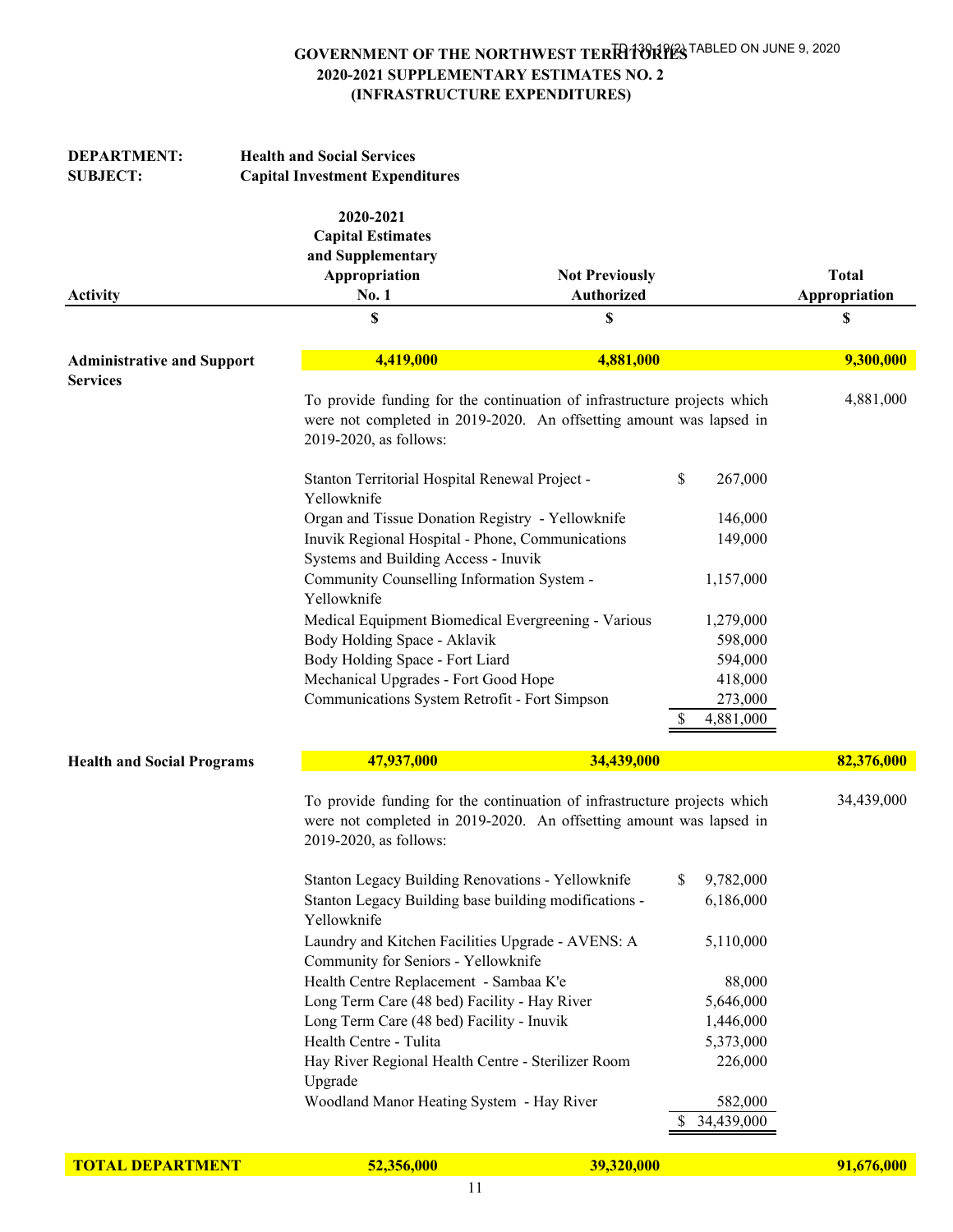| <b>DEPARTMENT:</b><br><b>SUBJECT:</b>                          | <b>Industry, Tourism and Investment</b><br><b>Capital Investment Expenditures</b>    |                                                                                                                                                 |                           |                               |
|----------------------------------------------------------------|--------------------------------------------------------------------------------------|-------------------------------------------------------------------------------------------------------------------------------------------------|---------------------------|-------------------------------|
| <b>Activity</b>                                                | 2020-2021<br><b>Capital Estimates</b><br>and Supplementary<br>Appropriation<br>No. 1 | <b>Not Previously</b><br><b>Authorized</b>                                                                                                      |                           | <b>Total</b><br>Appropriation |
|                                                                | \$                                                                                   | \$                                                                                                                                              |                           | \$                            |
| <b>Economic Diversification and</b><br><b>Business Support</b> | 684,000                                                                              | 9,616,000                                                                                                                                       |                           | 10,300,000                    |
|                                                                | 2019-2020, as follows:                                                               | To provide funding for the continuation of infrastructure projects which<br>were not completed in 2019-2020. An offsetting amount was lapsed in |                           | 9,616,000                     |
|                                                                | Fish Processing Plant - Hay River                                                    | Great Slave Lake Commercial Fishery Remote Collection                                                                                           | \$<br>9,116,000           |                               |
|                                                                | <b>Stations - Various</b>                                                            |                                                                                                                                                 | 500,000<br>9,616,000<br>S |                               |
| <b>Tourism and Parks</b>                                       | 3,102,000                                                                            | 3,831,000                                                                                                                                       |                           | 6,933,000                     |
|                                                                | 2019-2020, as follows:                                                               | To provide funding for the continuation of infrastructure projects which<br>were not completed in 2019-2020. An offsetting amount was lapsed in |                           | 3,831,000                     |
|                                                                | Smith                                                                                | Mission Territorial Park Long Storage Building - Fort                                                                                           | \$<br>23,000              |                               |
|                                                                | Providence                                                                           | Fort Providence Territorial Park Shower Building - Fort                                                                                         | 388,000                   |                               |
|                                                                | Hay River                                                                            | 60th Parallel Territorial Park Washrooms Replacement -                                                                                          | 286,000                   |                               |
|                                                                | Betterment - Fort Resolution                                                         | Little Buffalo River Crossings Territorial Park Pavilion                                                                                        | 321,000                   |                               |
|                                                                | Gwich'in Territorial Park Sports Recreation Area<br>Development - Inuvik             | Mission Park - Carpenter Shop Restoration - Fort Smith                                                                                          | 77,000<br>5,000           |                               |
|                                                                | Nitainlaii Territorial Park Group Camping Area<br>development - Fort McPherson       |                                                                                                                                                 | 78,000                    |                               |
|                                                                | Inuvik-Tuktoyaktuk Highway Wayside Parks                                             |                                                                                                                                                 | 150,000                   |                               |
|                                                                | Yellowknife                                                                          | Prelude Lake Territorial Park - Boat launch replacement -                                                                                       | 253,000                   |                               |
|                                                                | Prosperous Lake Territorial Park Boat Launch<br>Improvement - Yellowknife            |                                                                                                                                                 | 231,000                   |                               |
|                                                                | Louise Falls- new loop D construction - Enterprise                                   |                                                                                                                                                 | 150,000                   |                               |
|                                                                | camping - Fort Smith                                                                 | Queen Elizabeth- construct new picnic shelter group                                                                                             | 54,000                    |                               |
|                                                                | Hay River Territorial Park - Replace Playground<br><b>Equipment at Beach</b>         |                                                                                                                                                 | 59,000                    |                               |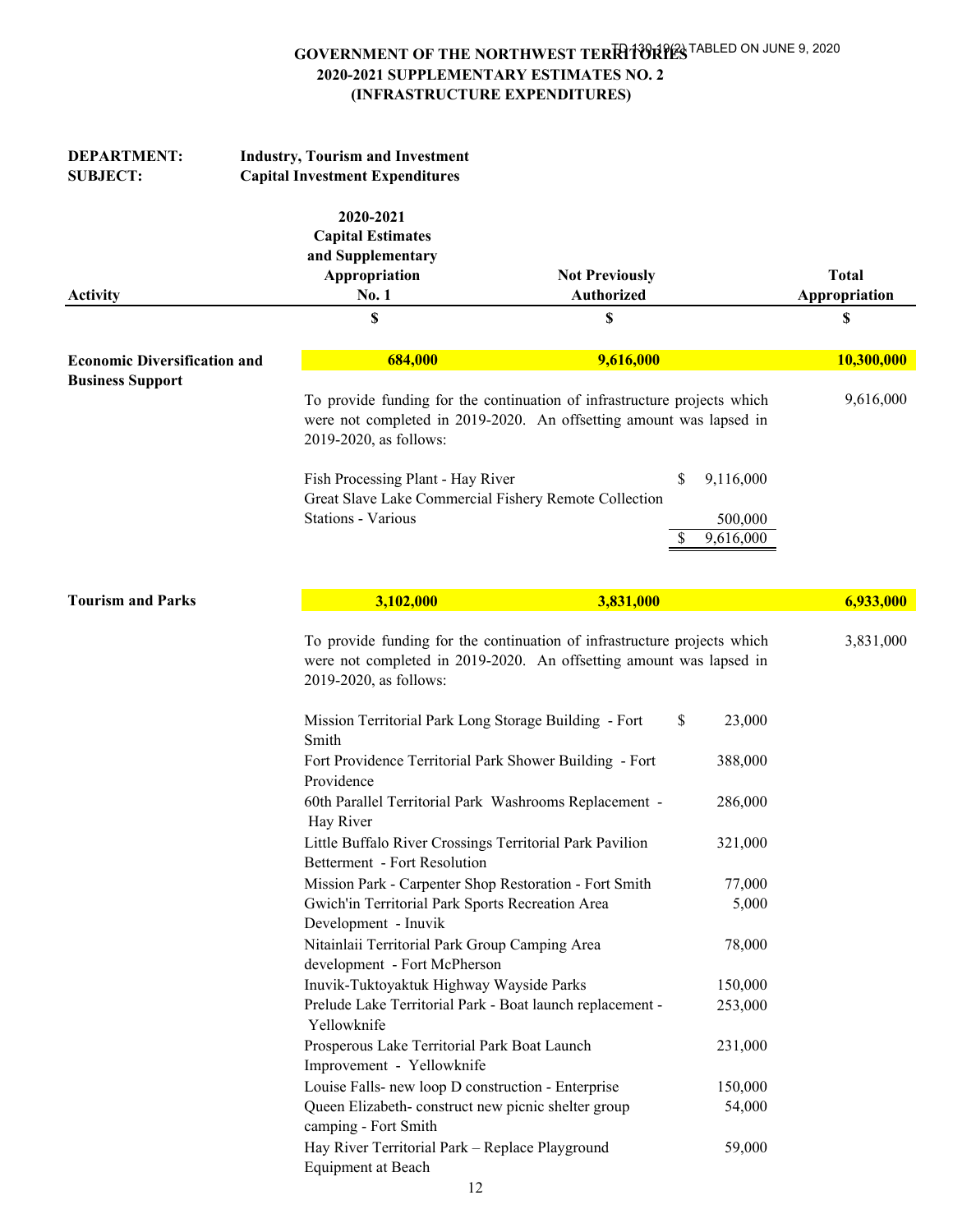| <b>DEPARTMENT:</b><br><b>SUBJECT:</b> | <b>Industry, Tourism and Investment</b><br><b>Capital Investment Expenditures</b>    |                                            |           |                               |
|---------------------------------------|--------------------------------------------------------------------------------------|--------------------------------------------|-----------|-------------------------------|
| <b>Activity</b>                       | 2020-2021<br><b>Capital Estimates</b><br>and Supplementary<br>Appropriation<br>No. 1 | <b>Not Previously</b><br><b>Authorized</b> |           | <b>Total</b><br>Appropriation |
|                                       | \$                                                                                   | \$                                         |           | \$                            |
| <b>Tourism and Parks (continued)</b>  |                                                                                      |                                            |           |                               |
|                                       | Liard Highway - NWT/BC Border & Pullout Pavilion -<br>Fort Liard                     |                                            | 483,000   |                               |
|                                       | Picnic Table Replacements - Happy Valley Park - Inuvik                               |                                            | 28,000    |                               |
|                                       | Jak Park Interpretive Lookout Tower - Inuvik                                         |                                            | 160,000   |                               |
|                                       | Blackstone Park Campsite Betterment - Nahanni Butte                                  |                                            | 17,000    |                               |
|                                       | North Arm Territorial Park Day Use Access Road -<br>Behchokò                         |                                            | 41,000    |                               |
|                                       | Picnic Table Replacements - Jak Park - Inuvik                                        |                                            | 24,000    |                               |
|                                       | Mission Park Carpenter Shop - Fort Smith                                             |                                            | 100,000   |                               |
|                                       | Mission Park St. Alphonse Structure Foundation - Fort<br>Smith                       |                                            | 51,000    |                               |
|                                       | Canol Heritage Trail Emergency Shelters - Norman<br>Wells                            |                                            | 100,000   |                               |
|                                       | Louis Falls Fan Deck - Enterprise                                                    |                                            | 117,000   |                               |
|                                       | Alexandra Falls Overlooks - Enterprise                                               |                                            | 117,000   |                               |
|                                       | Tourism Information Centre - Tuktoyaktuk                                             |                                            | 450,000   |                               |
|                                       | North Arm Territorial Park Day Use Outhouse -                                        |                                            | 59,000    |                               |
|                                       | Behchokò<br>North Arm Territorial Park Campground Loop Design -                      |                                            |           |                               |
|                                       | Behchokò                                                                             |                                            | 9,000     |                               |
|                                       |                                                                                      |                                            | 3,831,000 |                               |
| <b>TOTAL DEPARTMENT</b>               | 3,786,000                                                                            | 13,447,000                                 |           | 17,233,000                    |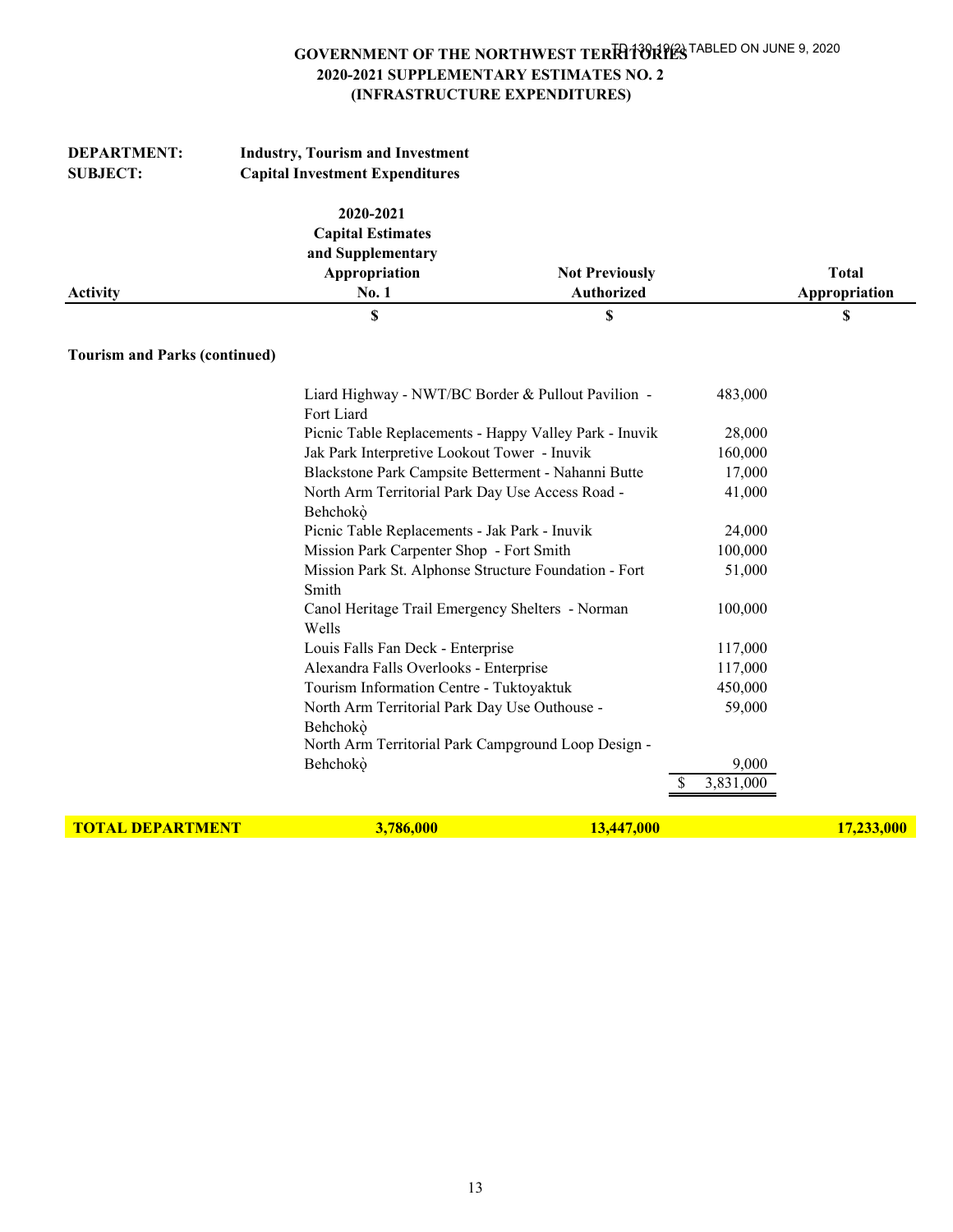| <b>DEPARTMENT:</b>      | Infrastructure                                                                                                                                                            |                       |                                    |               |
|-------------------------|---------------------------------------------------------------------------------------------------------------------------------------------------------------------------|-----------------------|------------------------------------|---------------|
| <b>SUBJECT:</b>         | <b>Capital Investment Expenditures</b>                                                                                                                                    |                       |                                    |               |
|                         | 2020-2021<br><b>Capital Estimates</b><br>and Supplementary<br>Appropriation                                                                                               | <b>Not Previously</b> |                                    | <b>Total</b>  |
| Activity                | No. 1                                                                                                                                                                     | Authorized            |                                    | Appropriation |
|                         | \$                                                                                                                                                                        | \$                    |                                    | \$            |
| <b>Asset Management</b> | 212,996,000                                                                                                                                                               | 36,398,000            |                                    | 249,394,000   |
|                         | To provide funding for the continuation of infrastructure projects which<br>were not completed in 2019-2020. An offsetting amount was lapsed in<br>2019-2020, as follows: |                       |                                    | 36,398,000    |
|                         | Culvert Replacement - Various<br>Bridge Rehab and Replacement - Building Canada Plan<br>(BCP) Bundle 2 - Various                                                          | \$                    | 2,715,000<br>5,831,000             |               |
|                         | Hwy 8 Reconstruction - BCP - Various                                                                                                                                      |                       | 1,558,000                          |               |
|                         | Inuvik Airport Access Road Provincial - Territorial<br>Infrastructure Component (PTIC) 2 - Inuvik                                                                         |                       | 445,000                            |               |
|                         | Chipseal Overlay Project - Various                                                                                                                                        |                       | 155,000                            |               |
|                         | James Creek Highway Maintenance Camp - BCP Bundle<br>2 - Fort McPherson                                                                                                   |                       | 4,515,000                          |               |
|                         | Tłįcho All-season RoadP3Wha Ti                                                                                                                                            |                       | 2,347,000                          |               |
|                         | Enhanced Safety Improvements - BCP Bundle 2 - Various                                                                                                                     |                       | 221,000                            |               |
|                         | Community Access Road Improvements - BCP - Various                                                                                                                        |                       | 1,293,000                          |               |
|                         | Canyon Creek All Access Road PTIC2 - Various                                                                                                                              |                       | 305,000                            |               |
|                         | Plow/Dump Truck - Yellowknife                                                                                                                                             |                       | 368,000                            |               |
|                         | Plow/Dump Truck - Hay River                                                                                                                                               |                       | 390,000                            |               |
|                         | Shop Replacement - Inuvik                                                                                                                                                 |                       | 188,000                            |               |
|                         | Various Bridges Programs - Various                                                                                                                                        |                       | 1,291,000                          |               |
|                         | Plow/dump Truck - Fort Smith                                                                                                                                              |                       | 394,000                            |               |
|                         | Capital Asset Retrofit Program - Various                                                                                                                                  |                       | 3,121,000                          |               |
|                         | Great Bear River Bridge - National Trade Corridors<br>Fund (NTCF) - Various                                                                                               |                       | 10,292,000                         |               |
|                         | Lafferty Ferry Engines - Fort Simpson                                                                                                                                     |                       | 433,000                            |               |
|                         | Sand Salt Storage Shed - Hay River                                                                                                                                        | S.                    | 536,000<br>$\overline{36,398,000}$ |               |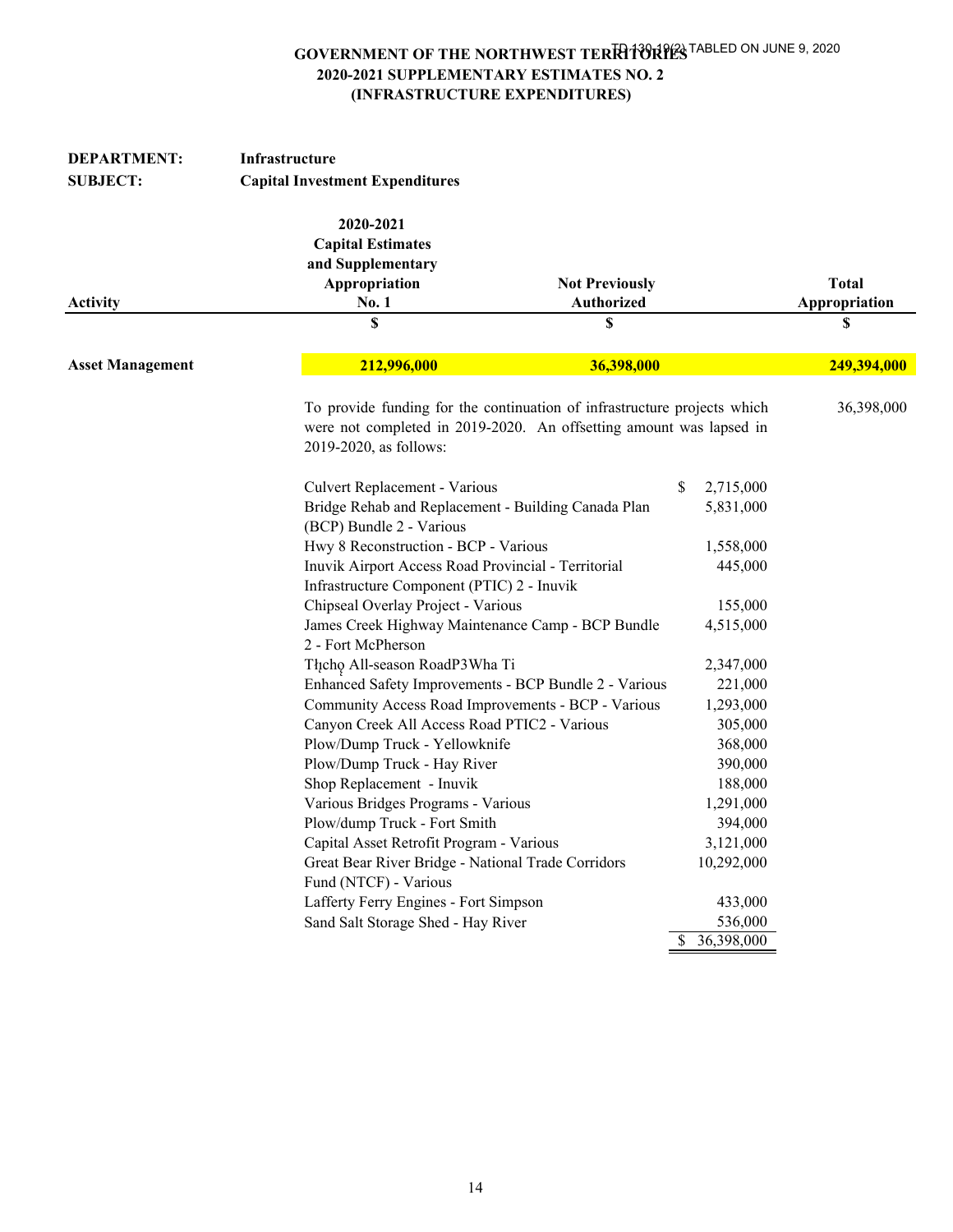| <b>DEPARTMENT:</b>                                                                            | Infrastructure                                                                                   |                                                                                                                                                 |                               |
|-----------------------------------------------------------------------------------------------|--------------------------------------------------------------------------------------------------|-------------------------------------------------------------------------------------------------------------------------------------------------|-------------------------------|
| <b>SUBJECT:</b>                                                                               | <b>Capital Investment Expenditures</b>                                                           |                                                                                                                                                 |                               |
| <b>Activity</b>                                                                               | 2020-2021<br><b>Capital Estimates</b><br>and Supplementary<br>Appropriation<br>No. 1             | <b>Not Previously</b><br><b>Authorized</b>                                                                                                      | <b>Total</b><br>Appropriation |
|                                                                                               | \$                                                                                               | \$                                                                                                                                              | \$                            |
| <b>Corporate Management</b>                                                                   | $\blacksquare$                                                                                   | 12,365,000                                                                                                                                      | 12,365,000                    |
|                                                                                               | 2019-2020, as follows:                                                                           | To provide funding for the continuation of infrastructure projects which<br>were not completed in 2019-2020. An offsetting amount was lapsed in | 12,365,000                    |
|                                                                                               | Slave Geological Province Corridor - National Trade<br>Corridors Fund (NTCF) - Various           | \$<br>84,000                                                                                                                                    |                               |
|                                                                                               | Mount Gaudet Access Road (NTCF) - Various<br>Mackenzie Valley Highway Environmental Assessment   | 2,125,000                                                                                                                                       |                               |
|                                                                                               | (NTCF) - Various                                                                                 | 10,156,000<br>12,365,000                                                                                                                        |                               |
| <b>Programs and Services</b>                                                                  | 43,885,000                                                                                       | (1,121,000)                                                                                                                                     | 42,764,000                    |
| were not completed in 2019-2020. An offsetting amount was lapsed in<br>2019-2020, as follows: |                                                                                                  | To provide funding for the continuation of infrastructure projects which                                                                        | 3,864,000                     |
|                                                                                               | Runway Stabilization - Various                                                                   | \$<br>315,000                                                                                                                                   |                               |
|                                                                                               | Fuel Delivery Truck - Nahanni Butte                                                              | 191,000                                                                                                                                         |                               |
|                                                                                               | Fuel Delivery Truck - Sambaa K'e                                                                 | 190,000                                                                                                                                         |                               |
|                                                                                               | Surface Water Management - Aklavik                                                               | 206,000                                                                                                                                         |                               |
|                                                                                               | Surface Water Management - Hay River                                                             | 195,000                                                                                                                                         |                               |
|                                                                                               | Surface Water Management - Sachs Harbour                                                         | 109,000                                                                                                                                         |                               |
|                                                                                               | Mike Zubko Airport Runway Improvement - Disaster                                                 | 275,000                                                                                                                                         |                               |
|                                                                                               | Mitigation Adaptation Fund - Inuvik                                                              |                                                                                                                                                 |                               |
|                                                                                               | Tank Farm Dispenser Upgrade - Wekweètì<br>Taltson Expansion, Pre-construction - Crown-Indigenous | 395,000                                                                                                                                         |                               |
|                                                                                               | Relations and Northern Affairs Canada - Various                                                  | 1,988,000                                                                                                                                       |                               |
|                                                                                               |                                                                                                  | 3,864,000<br>S                                                                                                                                  |                               |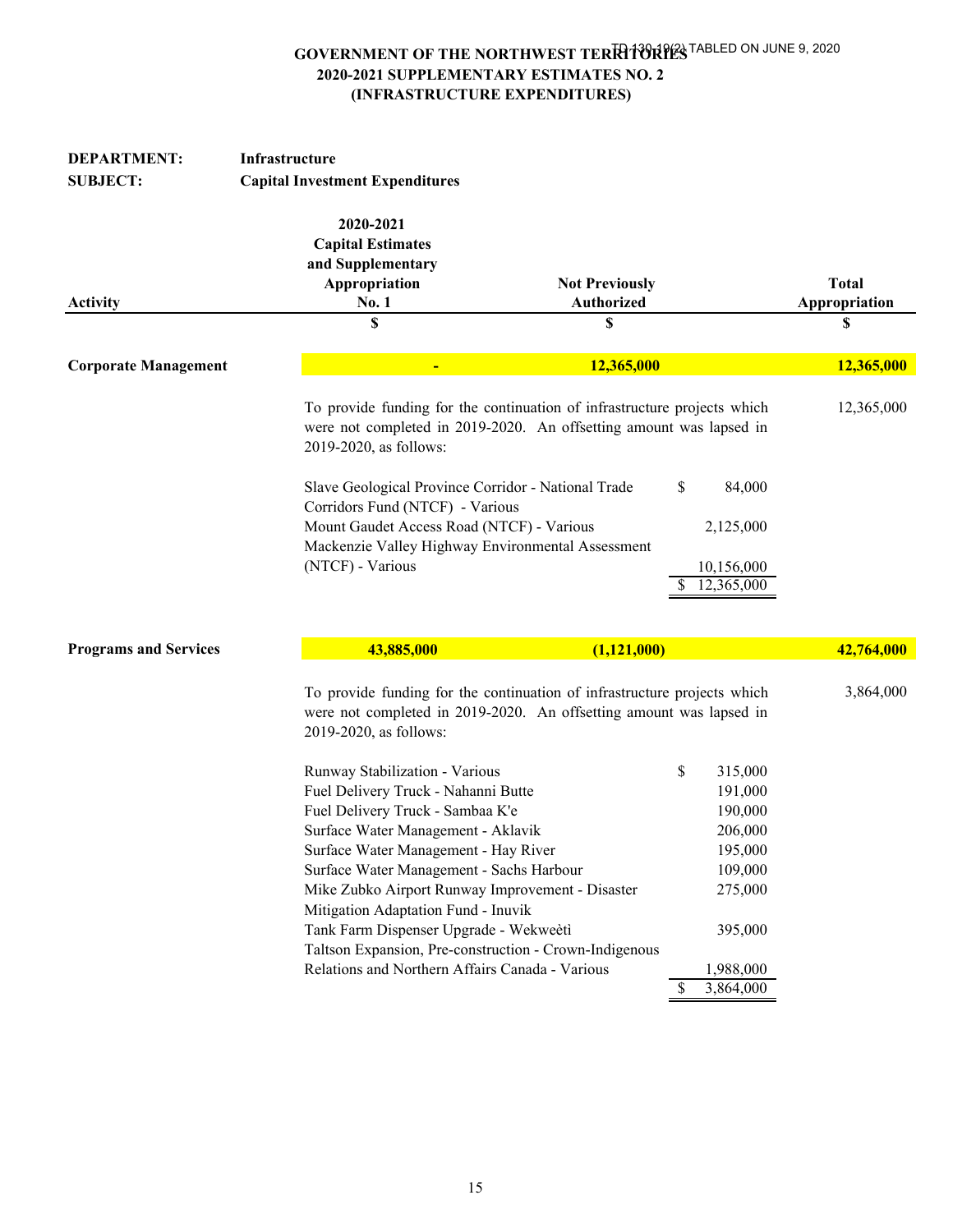| <b>DEPARTMENT:</b><br><b>SUBJECT:</b>    | Infrastructure<br><b>Capital Investment Expenditures</b>                                   |                                                                                                                                                                                                               |                               |
|------------------------------------------|--------------------------------------------------------------------------------------------|---------------------------------------------------------------------------------------------------------------------------------------------------------------------------------------------------------------|-------------------------------|
| <b>Activity</b>                          | 2020-2021<br><b>Capital Estimates</b><br>and Supplementary<br>Appropriation<br>No. 1       | <b>Not Previously</b><br>Authorized                                                                                                                                                                           | <b>Total</b><br>Appropriation |
|                                          | \$                                                                                         | \$                                                                                                                                                                                                            | \$                            |
| <b>Programs and Services (continued)</b> |                                                                                            |                                                                                                                                                                                                               |                               |
|                                          |                                                                                            | To provide a negative infrastructure expenditure funding for the following<br>projects: These adjustments reflect changes in timing for each project:                                                         | (12,100,000)                  |
|                                          | Whati Transmission<br>Sachs Harbour Wind/Diesel<br>Renewable Solutions for Off-grid Diesel | (4,500,000)<br>(6,100,000)<br>(1,500,000)<br>\$(12,100,000)                                                                                                                                                   |                               |
|                                          |                                                                                            | The net impact on Government operations is nil as these decreases in<br>expenditures are a result of amended cash flow requirements which will be<br>fully offset by increases in cash flows in future years. |                               |
|                                          |                                                                                            | To provide funding for the Inuvik (Mike Zubko) Air Terminal Building.                                                                                                                                         |                               |
|                                          |                                                                                            | The net impact on Government operations is nil as this increase in<br>expenditures is a result of amended cash flow requirements which is fully<br>offset by a decrease in cash flows in future years.        |                               |
|                                          | Airport in Inuvik.                                                                         | To provide funding for an Enclosed Cab Snow Blower for the Mike Zubko                                                                                                                                         | 448,000                       |
|                                          | fully offset by revenues from Transport Canada.                                            | The net impact on Government operations is nil as this expenditure will be                                                                                                                                    |                               |

|  |  | <u>IUIAL DEPARTMENT</u> |
|--|--|-------------------------|
|  |  |                         |

**T 256,881,000 47,642,000 304,523,000 304,523,000**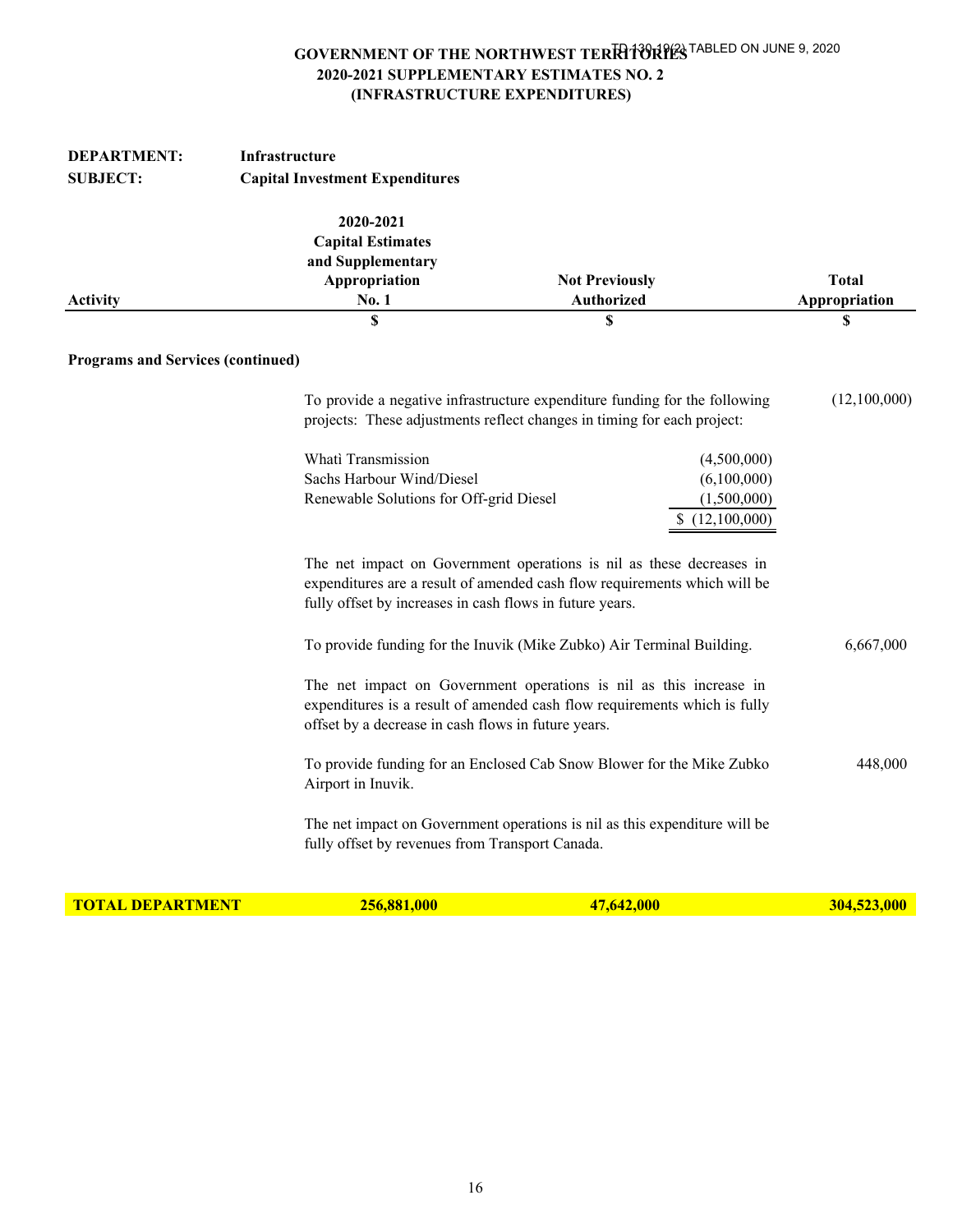| <b>DEPARTMENT:</b><br><b>SUBJECT:</b>                                                                                                                                                        | <b>Justice</b><br><b>Capital Investment Expenditures</b>                                                                                                                                                             |                                                                                                                                                                                                                                                                                     |                                     |
|----------------------------------------------------------------------------------------------------------------------------------------------------------------------------------------------|----------------------------------------------------------------------------------------------------------------------------------------------------------------------------------------------------------------------|-------------------------------------------------------------------------------------------------------------------------------------------------------------------------------------------------------------------------------------------------------------------------------------|-------------------------------------|
| Activity                                                                                                                                                                                     | 2020-2021<br><b>Capital Estimates</b><br>and Supplementary<br>Appropriation<br><b>No. 1</b><br>\$                                                                                                                    | <b>Not Previously</b><br><b>Authorized</b><br>\$                                                                                                                                                                                                                                    | <b>Total</b><br>Appropriation<br>\$ |
| <b>Corrections</b>                                                                                                                                                                           | 1,541,000                                                                                                                                                                                                            | 2,354,000                                                                                                                                                                                                                                                                           | 3,895,000                           |
|                                                                                                                                                                                              | 2019-2020, as follows:                                                                                                                                                                                               | To provide funding for the continuation of infrastructure projects which<br>were not completed in 2019-2020. An offsetting amount was lapsed in<br>\$<br>438,000<br>Probation Tenant Improvements - Fort Liard<br>South Mackenzie Correctional Centre Program Building<br>1,359,000 |                                     |
|                                                                                                                                                                                              | Replacement - Hay River                                                                                                                                                                                              |                                                                                                                                                                                                                                                                                     |                                     |
|                                                                                                                                                                                              | South Mackenzie Correctional Centre - Perimeter Fence -<br>Hay River                                                                                                                                                 | 157,000                                                                                                                                                                                                                                                                             |                                     |
|                                                                                                                                                                                              | Territorial Female Correctional Centre - Fort Smith                                                                                                                                                                  | 400,000<br>2,354,000<br>S                                                                                                                                                                                                                                                           |                                     |
| <b>Court Services</b>                                                                                                                                                                        | $\blacksquare$                                                                                                                                                                                                       | 282,000                                                                                                                                                                                                                                                                             | 282,000                             |
|                                                                                                                                                                                              | To provide funding for the continuation of the Yellowknife Courthouse<br>Settlement Room and Court Registry Expansion project which was not<br>completed in 2019-2020. An offsetting amount was lapsed in 2019-2020. |                                                                                                                                                                                                                                                                                     |                                     |
| <b>Legal Aid Services</b>                                                                                                                                                                    |                                                                                                                                                                                                                      | 100,000                                                                                                                                                                                                                                                                             | 100,000                             |
| To provide funding for the continuation of the Legal Aid Information<br>System project in Yellowknife which was not completed in 2019-2020.<br>An offsetting amount was lapsed in 2019-2020. |                                                                                                                                                                                                                      |                                                                                                                                                                                                                                                                                     | 100,000                             |
| <b>TOTAL DEPARTMENT</b>                                                                                                                                                                      | 1,541,000                                                                                                                                                                                                            | 2,736,000                                                                                                                                                                                                                                                                           | 4,277,000                           |